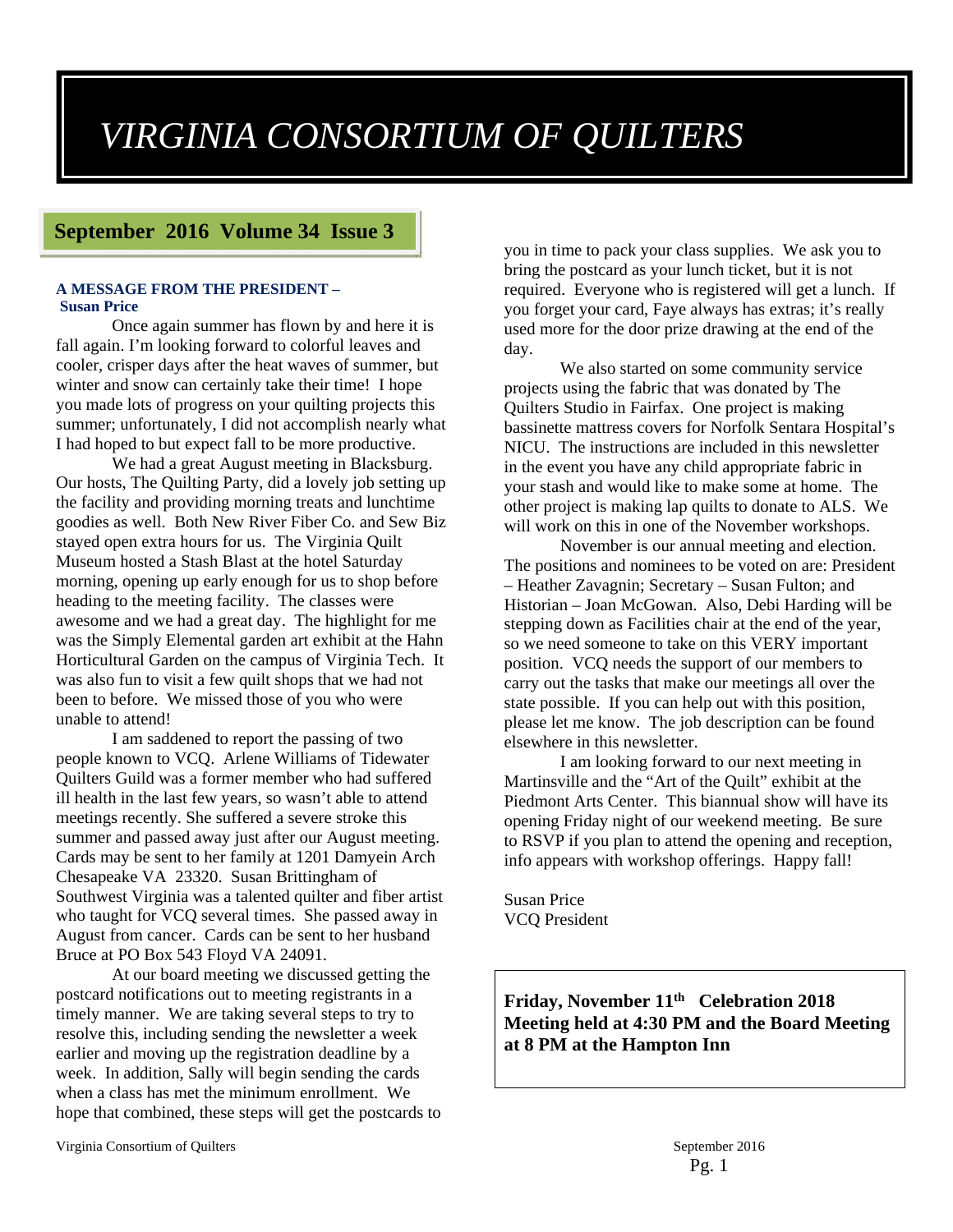### *MEET YOUR BOARD OF DIRECTORS*

## **VCQ Board & Area Reps 2016**

|                         | <b>Position</b>             | <b>Name</b>         | <b>Phone</b> | E-mail                           |
|-------------------------|-----------------------------|---------------------|--------------|----------------------------------|
| $\mathbf{1}$            | <b>President</b>            | <b>Susan Price</b>  | 703-569-7421 | sueprice@cox.net                 |
| $\boldsymbol{2}$        | <b>VP</b>                   | Faye Hannah         | 757-410-0846 | quilterfayeh@gmail.com           |
| 3                       | <b>Secretary</b>            | Martha Berry        | 757-570-4312 | tworiversquilting@gmail.com      |
| $\overline{\mathbf{4}}$ | <b>Treasurer</b>            | <b>Marty Green</b>  | 540-967-3203 | mgcgreen@hotmail.com             |
| 5                       | Membership                  | Karin McElvein      | 757-572-1569 | karinlisa7@gmail.com             |
| 6                       | <b>Historian</b>            | Joan McGowan        | 703-323-6048 | joquilter@aol.com                |
| 7                       | <b>Programs</b>             | Elizabeth Gibson    | 703-481-6879 | kunamola@aol.com                 |
|                         |                             | <b>Sally Hurst</b>  | 434-248-6212 | 6SallyHurst7@gmail.com           |
| 8                       | <b>Facilities</b>           | Debi Harding        | 757-615-7758 | debi.harding@usi.biz             |
| 9                       | <b>Newsletter</b>           | Heather Zavagnin    | 770-845-5190 | queennefri@aol.com               |
| <b>10</b>               | <b>Web Mistress</b>         | Mary Grogan         | 202-262-0142 | maryg@infovisions.org            |
| 11                      | <b>Publicity</b>            | Heather Zavagnin    | 770-845-5190 | queennefri@aol.com               |
| 12                      | <b>Celebration co-Chair</b> | <b>Susan Beard</b>  | 571-338-3168 | beard22205@verizon.net           |
|                         |                             | Phyllis Mondak      | 804-921-2048 | phmon2@comcast.net               |
| 13                      | <b>Community Service</b>    | <b>Karen DuMont</b> | 804-233-7750 | kmdumont@comcast.net             |
|                         |                             | Karin McElvein      | 757-572-1569 | karinlisa7@gmail.com             |
| 14                      | <b>Documentation</b>        | <b>Kitty Bull</b>   | 804-895-0248 | krabul@comcast.net               |
|                         | <b>Area Reps</b>            |                     |              |                                  |
| $\mathbf{1}$            | <b>Northern VA</b>          | Kathy McCrea        | 703-425-1829 | kathy.mccrea@cox.net             |
| $\boldsymbol{2}$        | <b>Shenandoah Valley</b>    | Kathleen Ackerson   | 540-335-4700 | kackerso@shentel.net             |
| 3                       | <b>Southern Shenandoah</b>  | Vacant              |              |                                  |
| $\overline{\mathbf{4}}$ | <b>Culpeper-Lynchburg</b>   | Deb Schupp          | 540-604-0988 | debschupp@GumboDesignStudios.com |
| 5                       | <b>Richmond</b>             | <b>Karen DuMont</b> | 804-233-7750 | kmdumont@comcast.net             |
| 6                       | Fredericksburg              | Ann Tinsman         | 540-894-5546 | atinsman@hotmail.com             |
| 7                       | <b>Southwest</b>            | Vacant              |              |                                  |
| 8                       | Peninsula                   | <b>Bonnie Timm</b>  | 757-483-4909 | botqg@verizon.net                |
| 9                       | <b>Tidewater</b>            | Debi Harding        | 757-615-7758 | debi.harding@cox.net             |

|                      | Newsletter | Roster  |
|----------------------|------------|---------|
| <b>Business Card</b> | \$10.00    | \$20.00 |
| $\frac{1}{4}$ Page   | 15.00      | 30.00   |
| $\frac{1}{2}$ Page   | 30.00      | 60.00   |
| <b>Full Page</b>     | 50.00      | 100.00  |
| Inside Back Page     |            | 125.00  |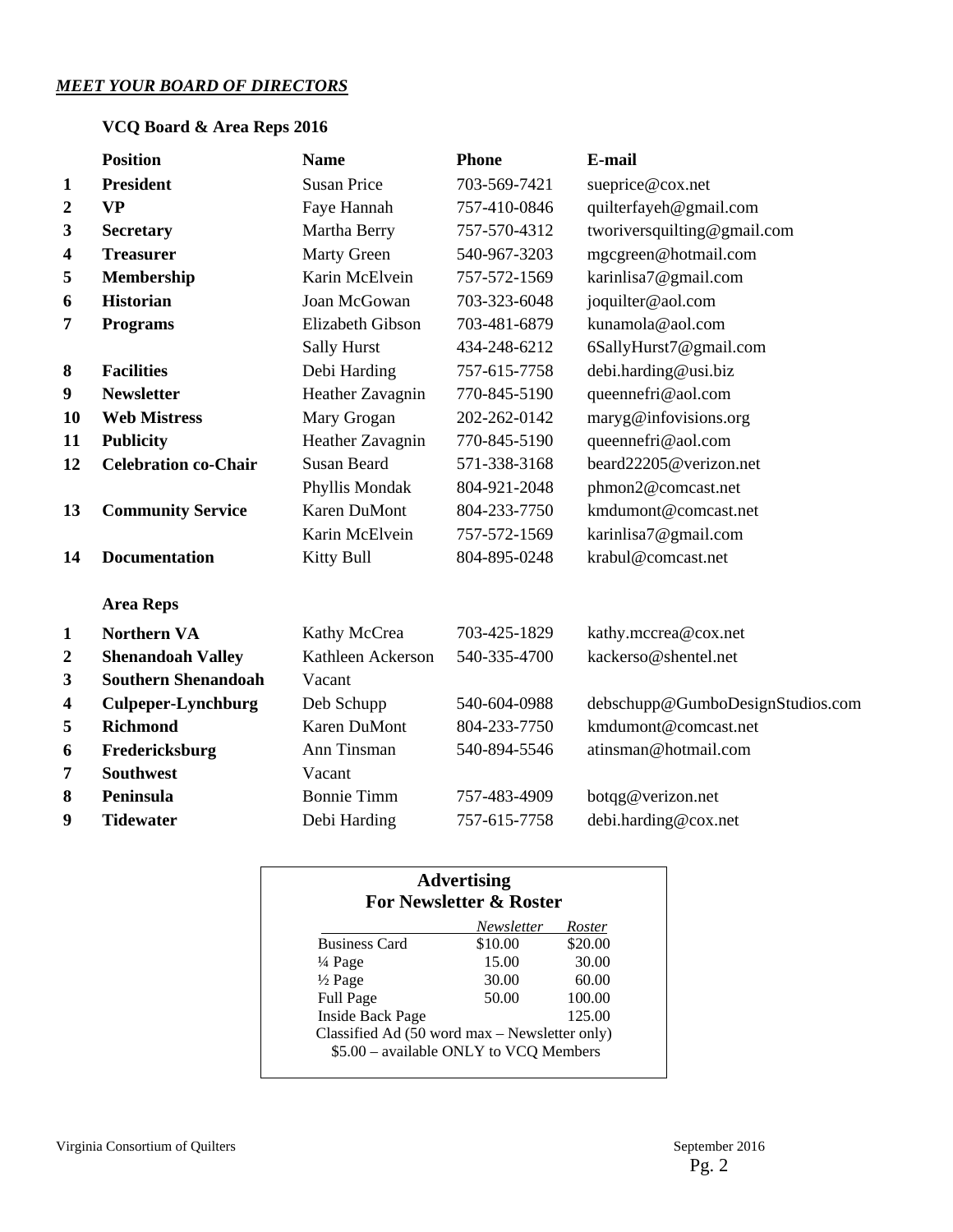### **VCQ GENERAL MEETING - AUGUST 13, 2016 - BLACKSBURG PRESBYTERIAN**

Call to Order: 12:42 PM

**Welcome** - Judy Sewell, president of local guild - The Quilting Party.

**President** - Susan Price

- VQM Stash Blast is ongoing today at the hotel

- VQM current exhibits are thru Sept.10; include "Along the Spice Route and Inspired by the National Parks; see Webpage (vaquiltmuseum.org)

- AQSG - Summer Blanket Statements is available on their website, (access info slips available at front) articles are included

- 2 local shops open extra hours. Both New River Fiber Co. and Sew Biz are open till 6 PM.

- Welcome - New members and Guests, new members presented with "goodie"

- Cards- Three cards are in front for members, please take time to sign. Nan Losee, Arlene Williams, and Virginia Ruffner

- Thank You - Susan read a thank you from Memorial Hospital (Martinsville) for breast cancer pillows from the Nurse Navigator

#### **Secretary** - Martha Berry (absent)

-Susan Price called for ?'s or changes to the minutes of the November Meeting.

-being none, call for a motion to approve - Motion to approve by Cathy Tyler, 2nd Kathy Ackerson -Passed

**Treasurer** - Marty Green (absent)

- Faye Hannah presented report, no ?'s or changes , Motion to accept by Karan Fisher and 2nd Karen DuMont -Passed **V.P.** - Faye Hannah

-available for purchasing extra charms, pins and fabric boxes are near extra Celebration items

### **Membership** - Karin McElvein

- 244 members and new member today

- several members have paid for years in advance ( some to 2020-21)

- 2016 membership roster - available on members only section of website

- Facebook Page membership is at 622 compared to 244

paying members, please encourage them to come to a meeting and see how much fun we have in person.

**Historian**: Joan McGowan - no report

#### **Facilities** - Debi Harding

- Location for November 2016 - Martinsville

- Locations for 2017 - March - Staunton, May - (working on Richmond), August - (? Peninsula) November - Harrisonburg - if local guild or a group of VCQ friends would like to host a meeting in your area of the state or know of a good location for 2017 or beyond, please talk to Debi or Susan Price .

- we are looking for retreat locations or hotels that allow us to stay and meet in the same facility, or a church with nearby hotel facilities.

- \$500 max budget usually (size and info available)

- a group kind of place would be nice : like Berry Hill **Programs** - Sally Hurst

- for our November meeting in Martinsville some class samples and teachers are here

- Brenda Feeny, showed quilt as you go (QAYG) samples
- Karen DuMont, had several "Sew Together Bag" samples
- there are 2 more classes planned one will be tech related
- there will be date changes, a week earlier, to make

registration and post card confirmations get back in a timely fashion

**Betty Blessing: Piedmont Art Center** will be presenting "Art of the Quilt" 10th Anniversary - it will be in November while we are in Martinsville, usually on Friday night,

we are invited to the Opening reception - each person must call and sign up on the attendance list so that the museum has a head count. please make an effort to go , per Debi Harding : We do sponsor the show, and it is a "dressy" event.

### **Web Mistress**: Mary Grogan - no report

**Newsletter & Print Publicity**: Heather Zavagnin

- next deadline- September 9th for November meeting **Celebration 2016**: extra items are for sale, final report in November

### **Celebration 2018** - Susan Beard

- Planning in Advance - please save April 26-29, 2018

- thanks for definite opinions (were pro/con for many of same categories ,

- ie: same teachers/new teachers

- planning is underway and a committee is at work

### **Community Service Project**:

- The Quilters Studio in Fairfax has donated 100 yards of fabric, it is available to those who want to sew projects for our new community service projects.

- NICU basinet mattress covers for Norfolk Sentara

- ALS- Sponsored by Quilters Dream Cotton - patterns will go Online

- patterns and kits are available now and can be taken home **Old Business** 

Nominations for Slate of Officers to be Voted on in November, presented by Kathy Ackerson:

-President - Heather Zavagnin

- Secretary Susan Fulton
- Historian Joan McGowan

Kathy Ackerson made motion to accept and Karan Fisher 2nd Vacant Positions

- Southern Shenandoah Area (includes Roanoke)

- Southwest Virginia Area

- some explanations of job offered by D.H.and S.P. on the following, and thanks to Paula Golden for helping with planning today's meeting.

- Facilities for 2017

-Newsletter Editor for 2017 (Y.C. has volunteered)

### **New Business**:

- due to some confusion , it was mentioned that if you forget your post cards that we receive to show our class selection, you are still registered and will get lunch.

- Cathy Tyler, has patterns that she taught in Charlottesville available today

will re-convene at 3:45 for show and tell

**adjourn 1:15** 

submitted by - Bonnie Timm (for Martha Berry)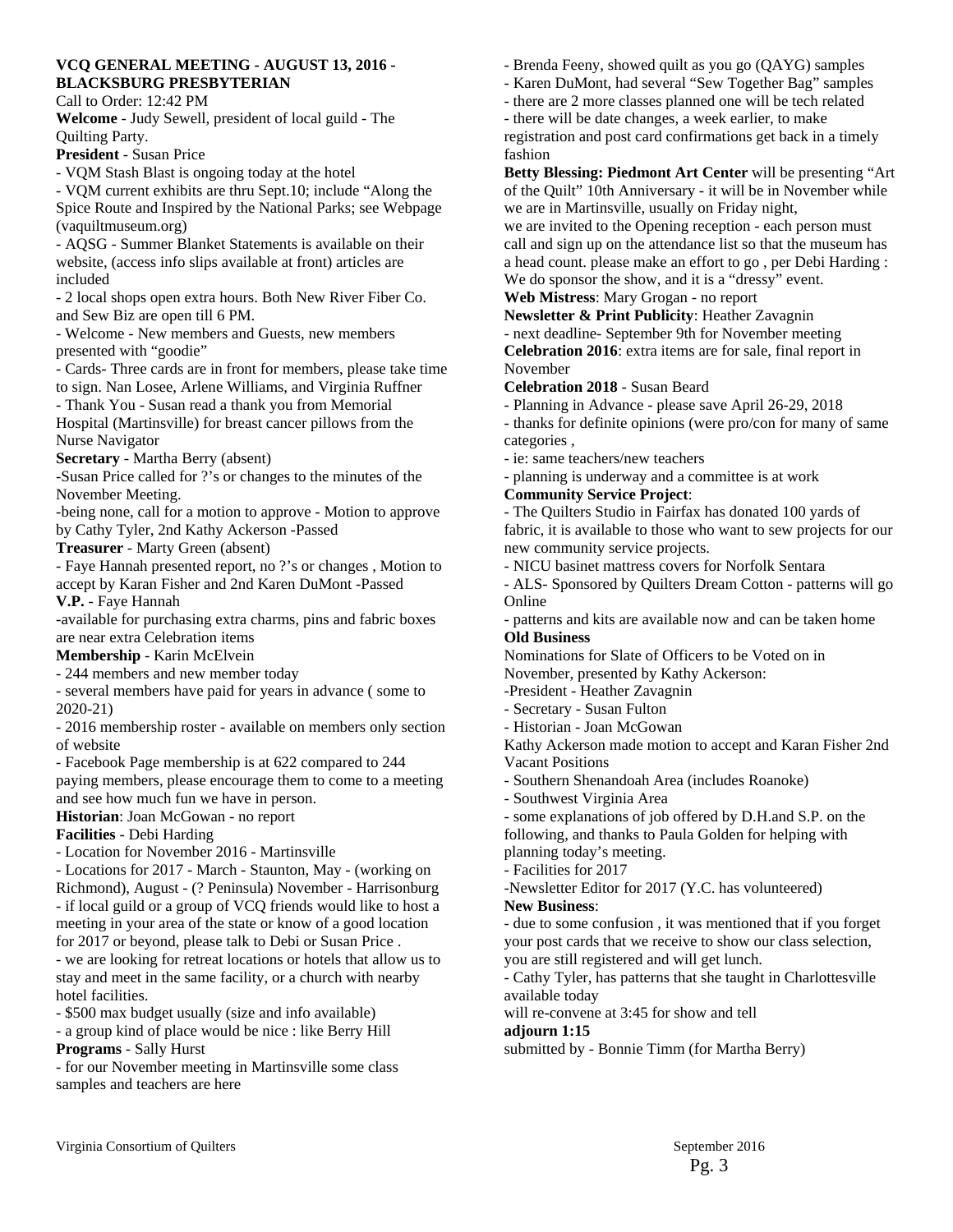# **Calendar of Events**

SWVA Quilt News

We bring you news and updates on quilt and fiber art related events and activities in Southwest Virginia. Would you like to receive this monthly e- newsletter? Please sign up at http://kutauber.wix.com/SWVAQuiltNews

**August 1—September 30, 2016 Simply Elemental**, Hahn Horticultural Garden, 200 Garden Lane (off of Washington Street, Virginia Tech Campus), Blacksburg. Simply Elemental is an outdoor art exhibit integrated along the garden paths, plantings, and trees of the Hahn Horticulture Garden at Virginia Tech. A variety of exhibits (including beautiful giant fiber butterflies) will be on view. Open 24 hours.

**16 Chairs in 16 Squares** (and more), Alexander Black House Museum and Cultural Center, 204 Draper Road, SW Blacksburg. 10 - 4 PM.

Located in the Alexander Black House, a historical house of Queen Anne Victorian architectural style, two lively exhibits by regional artists (including some in fiber) will be on exhibit beginning August 1.

### **September 29 - October 1, 2016**

Original Sewing & Quilt Expo Fredericksburg Expo & Conference Center 2371 Carl D Silver Pkwy, Fredericksburg, VA 22401 www.sewingexpo.com/FredericksburgVA.aspx

**October 1-2, 2016**

Fall Fiber Festival & Montpelier Sheep Dog Trials Montpelier Station, VA

**October 6-10, 2016** Central Virginia Tour de Quilt

#### **October 21-24, 2016**

Stafford Piecemakers Quilt Guild Quilt Show Central Rappahannock Regional Library- Porter Branch 2001 Parkway Boulevard, Stafford, VA 22554 www.staffordpiecemakers.com

We send all VCO emails from  $info@veq.org$ . Please check your spam settings to always allow email from info@vcq.org.

Thank you to everyone who is now receiving newsletters and announcements from VCQ by email. You are saving our organization significant money, and making your Newsletter Editor's job go much faster!

#### **November 4 – 13, 2016**

Quilter's Quest Shop Hop Maryland & Northern Virginia www.quiltersquest.org

#### **February 9-12, 2017**

Birds of a Feather 2017 Newport News, VA Annual machine quilting event that includes longarm quilting, sit down & domestic machine quilting, digitizing, and fabric design. More info at: http://thelongarmnetwork.com/be-birds-of-a-feather

#### **February 23-26 2017**

Mid-Atlantic Quilt Festival Hampton Roads Convention Center 1610 Coliseum Dr, Hampton, VA http://www.quiltfest.com/upcoming-shows-and-events/midatlantic-quilt-festival

#### **March 23-26, 2017**

3rd Annual East Coast Gammill/Statler Conference Wyndham Hotel & Conference Center 1000 Virginia Center Parkway, Glenn Allen, VA (810) 727-1400 This conference is for Gammill and Statler owners and those individuals thinking about purchasing a Gammill/Statler in the future. More than 80 classes will be offered in this 3-day event for beginners to advanced longarm quilters. http://www.trtiwequilt.com/

#### \*\*\*\*\*\*\*\*\*\*\*\*\*\*\*\*\*\*\*\*\*\*\*\*\*\*\*\*\*\*\*\*\*\*\*\*\*\*\*\*\*

VCQ Events: **March 11, 2017 TBD May 13, 2017 Richmond, VA August 12, 2017 TBD November 11, 2017 Harrisonburg, VA** 

The following are the **Deadline Dates** for item submissions to the newsletter staff: **January 6<sup>th</sup> 2017** for March 11<sup>th</sup> meeting March 10<sup>th</sup>, 2017 for May 13<sup>th</sup> meeting **June 9<sup>th</sup>, 2017** for August 12<sup>th</sup> meeting September 15<sup>th</sup>, 2017 for November 11<sup>th</sup> meeting

Material can be sent electronically (preferred) to queennefri@aol.com OR mailed to: Heather Zavagnin, 87 White Oak Landing Rd, King William, VA 23086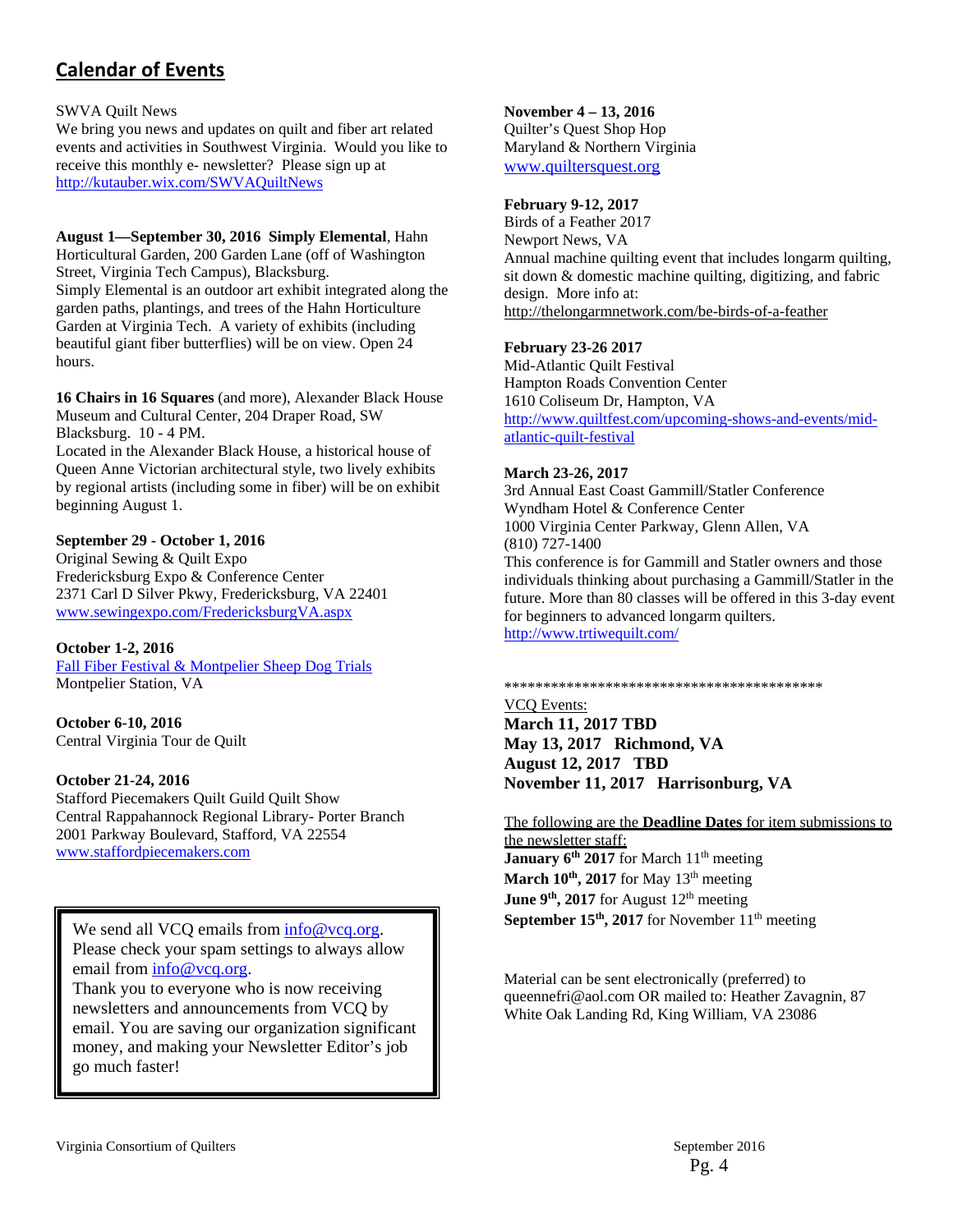

### **Please respond to Betty Kanode at bkanode@piedmontarts.org if you will be Attending the Reception on November 11, 2016.**

Colorful Quilts and Fiber Arts Showcased at Piedmont Arts 10th biennial quilt exhibit Features 40 artists from across Southeast Martinsville, VA

For the 10th year, colorful textiles created by quilt artists from across the Southeast will be on display at Piedmont Arts as part of the biennial invitational exhibit, The Art of the Quilt: Let's Celebrate.

The exhibit will be on display at the museum November 12 – December 31, 2016.

Over 40 artists will take part in this fiber arts showcase curated by master quilter Linda Fiedler that features hand and machine stitched quilts, traditional textiles, clothing, accessories and quilt art. Fiedler is an award winning quilt maker from Meadows of Dan, VA Her quilts have won national and international awards and her quilted clothing has appeared in such prestigious shows as the Fairfield Fashion Show and the Hobb's Fashion Show in Paducah, Kentucky. Fiedler's quilts also hang in private and corporate collections throughout the country. Fiedler says two of her personal goals as a quilt artist are to educate the community to the many wonderful changes taking place in the evolution of the quilt and to present quilts in a gallery setting. "Piedmont Arts shares these goals and provides the beautiful gallery," she continued. "I applaud Piedmont Arts for their vision and commitment and look forward with a great deal of anticipation to future quilts and to future show in their state of the art galleries."

Quilts by local and regional artists will also be on display in the museum's Lynwood Artists Gallery as part of an exhibit curated by members of Martinsville's Virginia Foothills Quilters Guild. "Quilts are a universal art form," said Piedmont Arts Director of Exhibitions Heidi Pinkston. "Many of us have experienced the comfort of a special quilt, passed down from a loved one or made with purpose to celebrate a birth or event. We all know how to utilize quilts for their utilitarian purpose, but The Art of the Quilt offers us a chance to revel in the artistry required to create such amazing and intricate works."

Piedmont Arts will host a Members Only Reception in honor of these exhibits on Friday, November 11 from 5:30 - 7:30 pm at the museum.

Learn more at www.PiedmontArts.org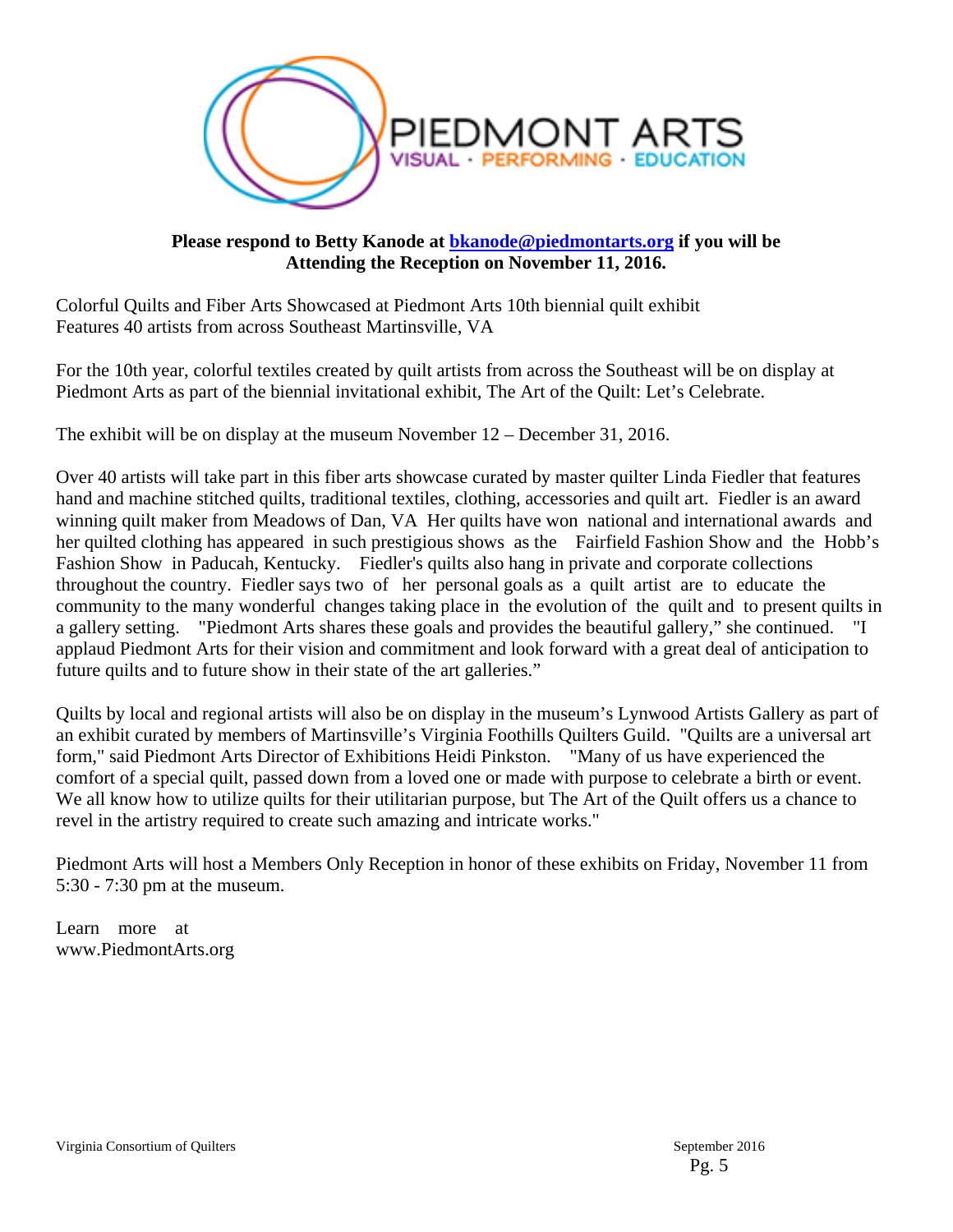

**VIRGINIA QUILT MUSEUM** 301 S. Main Street Harrisonburg, VA 22801 Phone 540-433-3818 Preserving, celebrating, and nurturing Virginia's quilting heritage

# **www.vaquiltmuseum.org**

Designated the "**official quilt museum of the Commonwealth**" by the General Assembly

# **September 20 - December 17, 2016**

## **Midnight in the Garden of Quilts Visiting Exhibit from the Polly Mello Collection**

Prepare yourself for a walk down the dark side of quilting, with quilts and ephemera from the eerily wonderful "Quilts That Go Bump in the Night" collection of Polly Mello.

# **A Potpourri of Quilts: The Floyd Quilt Guild**

This guild exhibit displays some of Virginia's finest quilting talent. Southwest Virginia, long-known for its artisan crafts and Appalachian quilt-making talents, shines in this exhibit.

The Floyd Quilt Guild's members' interests are as diverse as quilting itself. In this exhibit, they pay tribute to time-tested styles and techniques, explore the diversity of fiber art, and study new trends as they emerge. The quilters share a dedication to the integrity of construction while pursuing their own unique and personal creativity.

## **Treasures from the Vault: Crazy Quilts From the VQM Collection**

Come view a selection of the Museum's own crazy quilts.

Popular throughout the late 1800s, the very labor-intensive style of "crazy quilts" features small and irregularly-shaped pieces of fabric. Exotic blends of fabric, such as velvet, silk and satin are common, as are embellished additions like lace, ribbons and beads. Early on, crazy quilting was a national fashion among upper-class, urban women, who took full advantage of the array of fabrics available from the newly-industrialized textile industry. These quilts are called "crazy" for a reason!





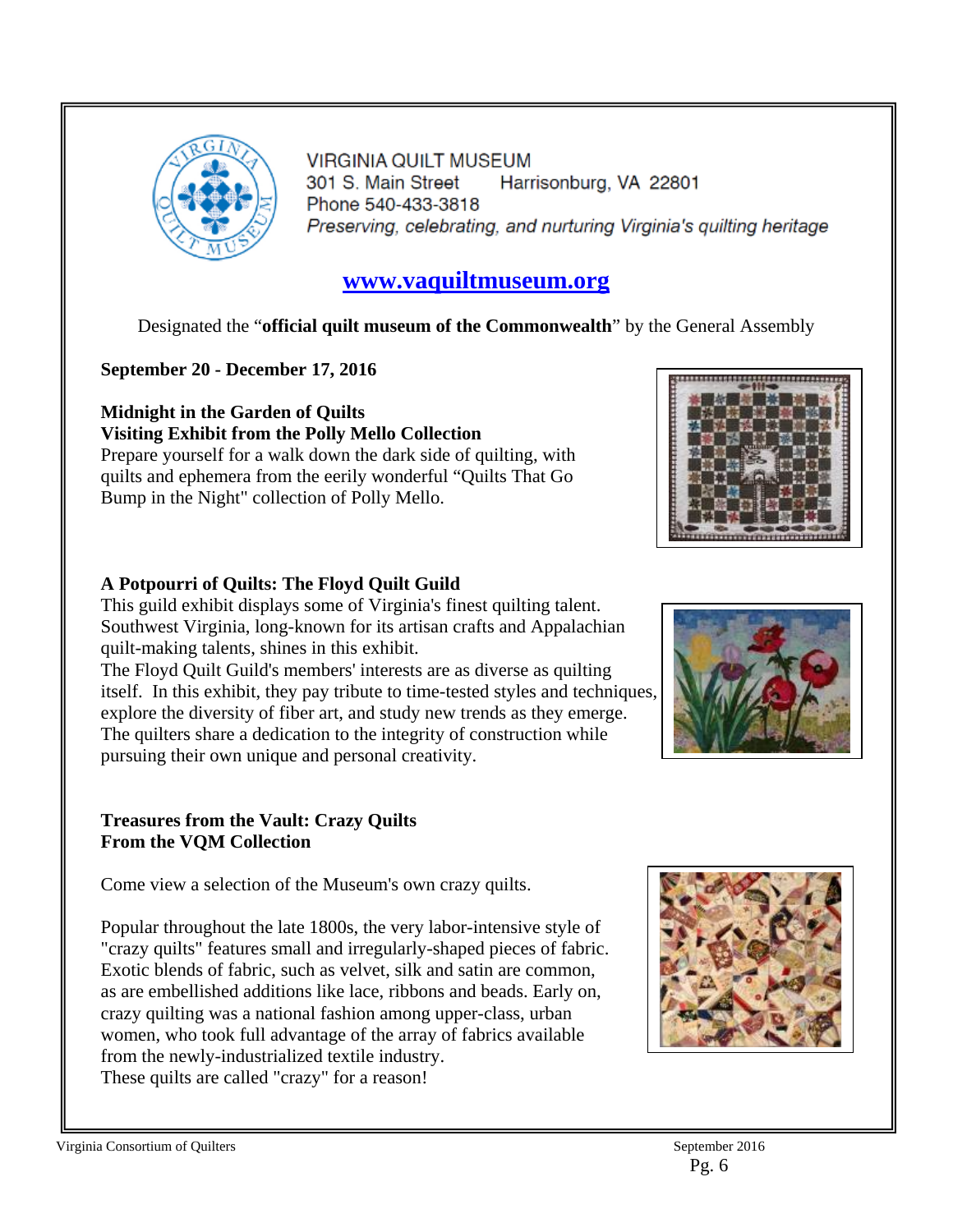# **Virginia Consortium of Quilters Application for Membership**

|                                         | Name: $\qquad \qquad$ Phone: $\qquad \qquad$ Phone: $\qquad \qquad$                                                                                                                                        |                                 |       |
|-----------------------------------------|------------------------------------------------------------------------------------------------------------------------------------------------------------------------------------------------------------|---------------------------------|-------|
|                                         |                                                                                                                                                                                                            |                                 |       |
|                                         |                                                                                                                                                                                                            |                                 |       |
| Email address:<br>check the box below.) | (By providing my email address I understand that I will receive the newsletter electronically unless I                                                                                                     |                                 |       |
|                                         | $( )$ I wish to receive a <i>paper copy</i> of the quarterly newsletter.                                                                                                                                   |                                 |       |
| yours will not.                         | Your membership can be paid for multiple years (up to 5 years) with this form. This date will be on<br>your membership card and the mailing label of each newsletter. If dues increase during this period, |                                 |       |
|                                         | Amt: \$ (\$25.00 per year up to five years.)<br>(\$25.00 per year up to five years.)                                                                                                                       |                                 |       |
| ( ) Renewal Amt:                        | \$<br>(\$25.00 per year up to five years.)<br>(\$25.00 per year up to five years.)                                                                                                                         |                                 |       |
|                                         | Renewal Members Only: Please enclose with your payment, application and a self-addressed<br>stamped envelope (SASE) for your membership card.                                                              |                                 |       |
|                                         | $( ) I$ am a member of a local quilt guild/group: $\frac{1}{\text{(list all guides)}}$                                                                                                                     |                                 |       |
|                                         | $( )$ I teach and/or lecture about quilting.                                                                                                                                                               |                                 |       |
|                                         | $( )$ I may be willing to drive others from my area to VCQ meetings.                                                                                                                                       |                                 |       |
| Mail to:                                | Karin McElvein, Membership Chairperson<br>1309 Maplewood Ave<br>Norfolk, VA 23502                                                                                                                          |                                 |       |
| For Membership Only:                    | MCard Date:                                                                                                                                                                                                | Amt:<br>Exp. Year:<br>Name Tag: | Area: |
| Rev. 1/5/2016                           |                                                                                                                                                                                                            |                                 |       |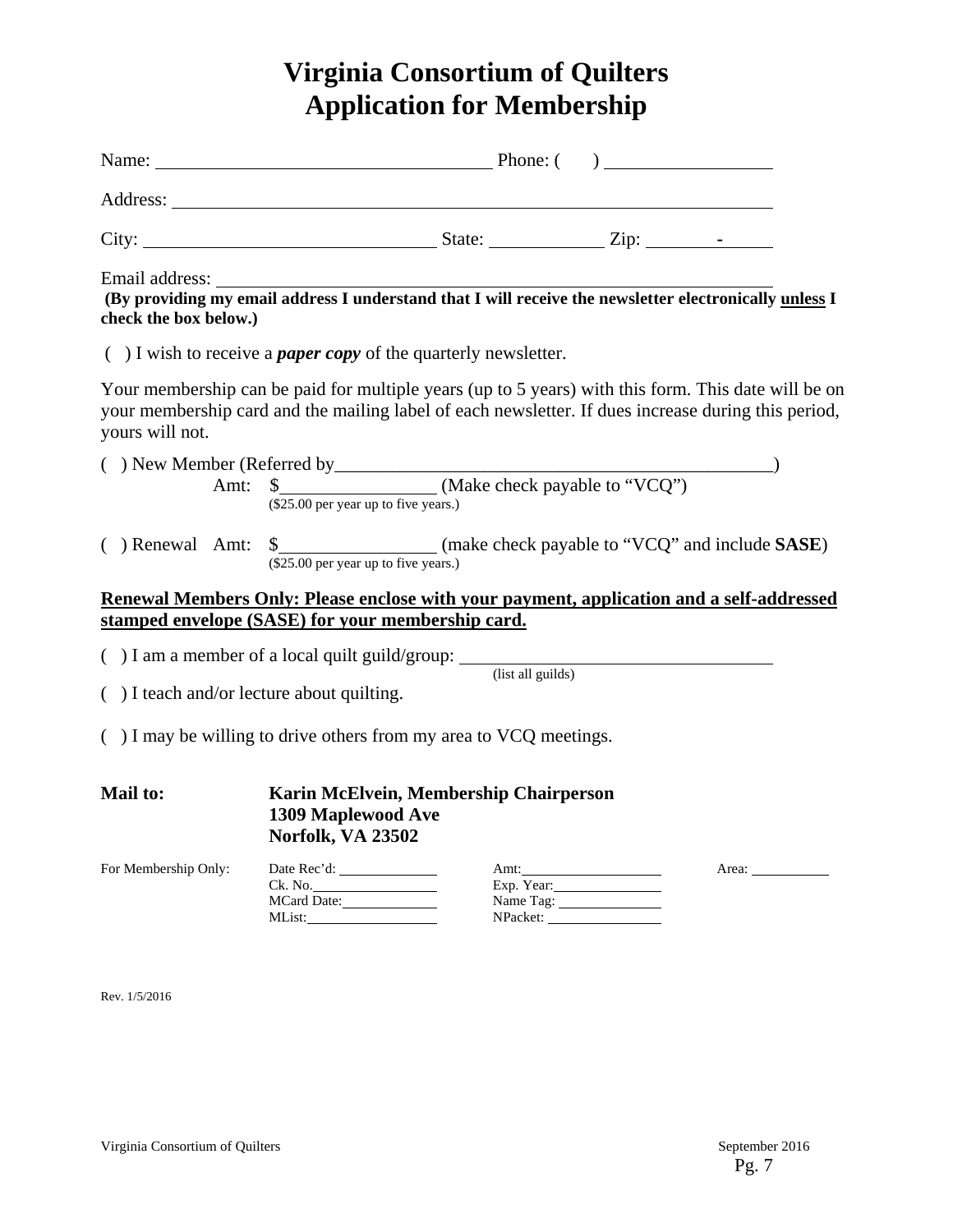# **November 12, 2016 Meeting & Workshop in Martinsville, VA**

# **Lodging Accommodations:**

Hampton Inn Martinsville 50 Hampton Dr Martinsville, VA 24112 (276) 647-4700

The cost is \$119 plus state and local taxes, for a single or double queen room. We have blocked 5 single rooms and 20 double rooms. Make your reservation by calling the hotel directly at 276-647- 4700, using VCQ – Virginia Consortium of Quilters. Last day to make reservations is Tuesday, **October 18, 2016**. Complimentary breakfast is included.

# **Directions to the Hotel (A)**

Located on US 220 Business, 3 miles south of US 220 Bypass from Roanoke, 6 miles North of US 220 Bypass from Greensboro. From East or West US 58 to US 220 Business then north 4 miles.



# **Meeting Location (B):**

We are excited to be meeting at this newly built facility

New College Institute (newcollegeinstitute.org) 191 Fayette Street Martinsville, VA 24112 (276) 403-5660

# **Directions from the Hotel to New College Institute:**

From the hotel, head east (right onto US-220 Business/Virginia Ave.) for 1.8 miles. Turn left onto SR 457/Fayette St. Continue about ½ mile to 191 Fayette Street.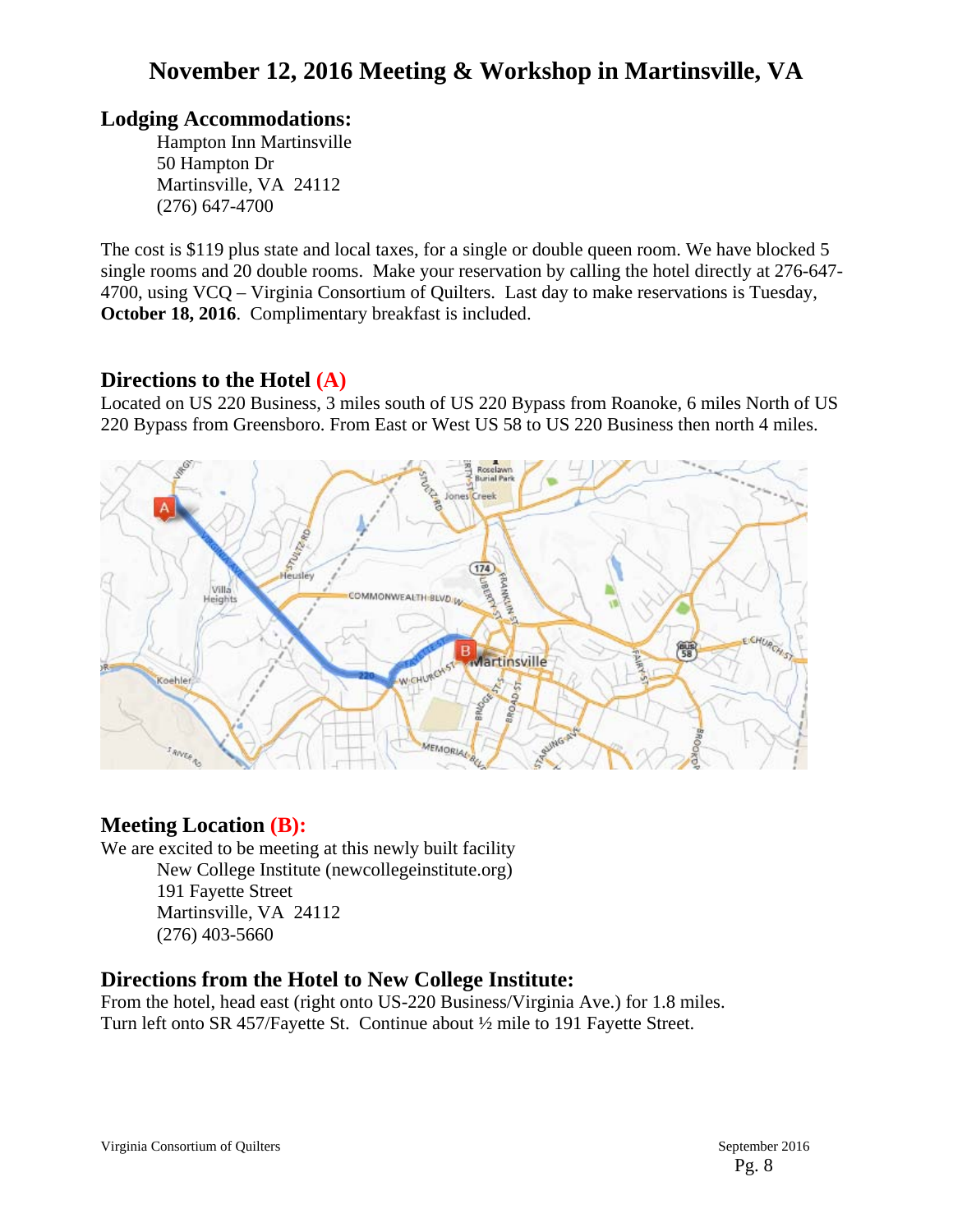### **Notes from Elizabeth and Sally:**

Your registration form and check to VCQ must be **postmarked by Friday, October 21, 2016** (3 weeks prior to event). **Registrations will close after this date without exception. Any registrations postmarked after October 21, 2016 will not be accepted and will be returned**. Please fill out your registration form completely as this information is very vital to ensure proper confirmation mailing of your postcards.

**You will receive a postcard as your registration confirmation. Please have this postcard ready to turn in when you come to lunch. It will be used for the door prize drawing at the end of our day. If you forget/lose your postcard, please ask for a new one when you check in on Saturday morning.**

**Any cancellations must be made by Friday, October 21, 2016 to obtain a refund.** 

**Please wear your nametag to the meeting so we can put names and faces together.** 

### **Friday, November 11, 2016 Schedule: Dinner on your own**

- 4:30 PM Celebration 2018 Committee meeting at the Hampton Inn
- $\geq 5:30-7:30$  PM Piedmont Arts Center Exhibit and Reception, 215 Starling Avenue, Martinsville; **Please RSVP for the reception to Betty Kanode at bkanode@piedmontarts.org**
- ▶ 8:00-9:30 PM VCQ Board meeting at the Hampton Inn

### **Saturday, November 12, 2016 Meeting Schedule:**

- $\geq$  8:00 9:00 AM Registration
- $\geq 9:00$  Noon Workshops
- $\triangleright$  Noon 12:45PM Lunch
- $\geq 12:50 1:20$ PM Business meeting
- $\geq 1:30 3:30$ PM Workshops reconvene
- $\geq$  3:45 4:15 PM Show and Tell

Shops and exhibit near Martinsville area

**Sewing Studio** in Martinsville, VA. This store is for sale and is planning on closing at the end of 2016; see email sent out at the end of the newsletter. Please visit early in the day on Friday for the best selections and for many bargains. Brenda will keep the store open as long as customers are there but will close so you can attend the Piedmont Arts show in the evening. If there is interest she will stay open Saturday evening. She is one of our fabulous teachers so be sure to let her know if you'd like to stop by after classes. Website:

http://www.thesewingstudio.com/index.html

## **General Store at Smith Mountain Lake**,

213 Scruggs Road, Moneta, VA Website: http://www.generalstoresml.com/home.html

**Piedmont Arts Center** "Art of the Quilt" exhibit 215 Starling Avenue, Martinsville, VA. The opening and reception of this exhibit has been coordinated to align with our arrival on Friday evening. Please RSVP to attend by sending an email to bkanode@piedmontarts.org Website: https://www.piedmontarts.org/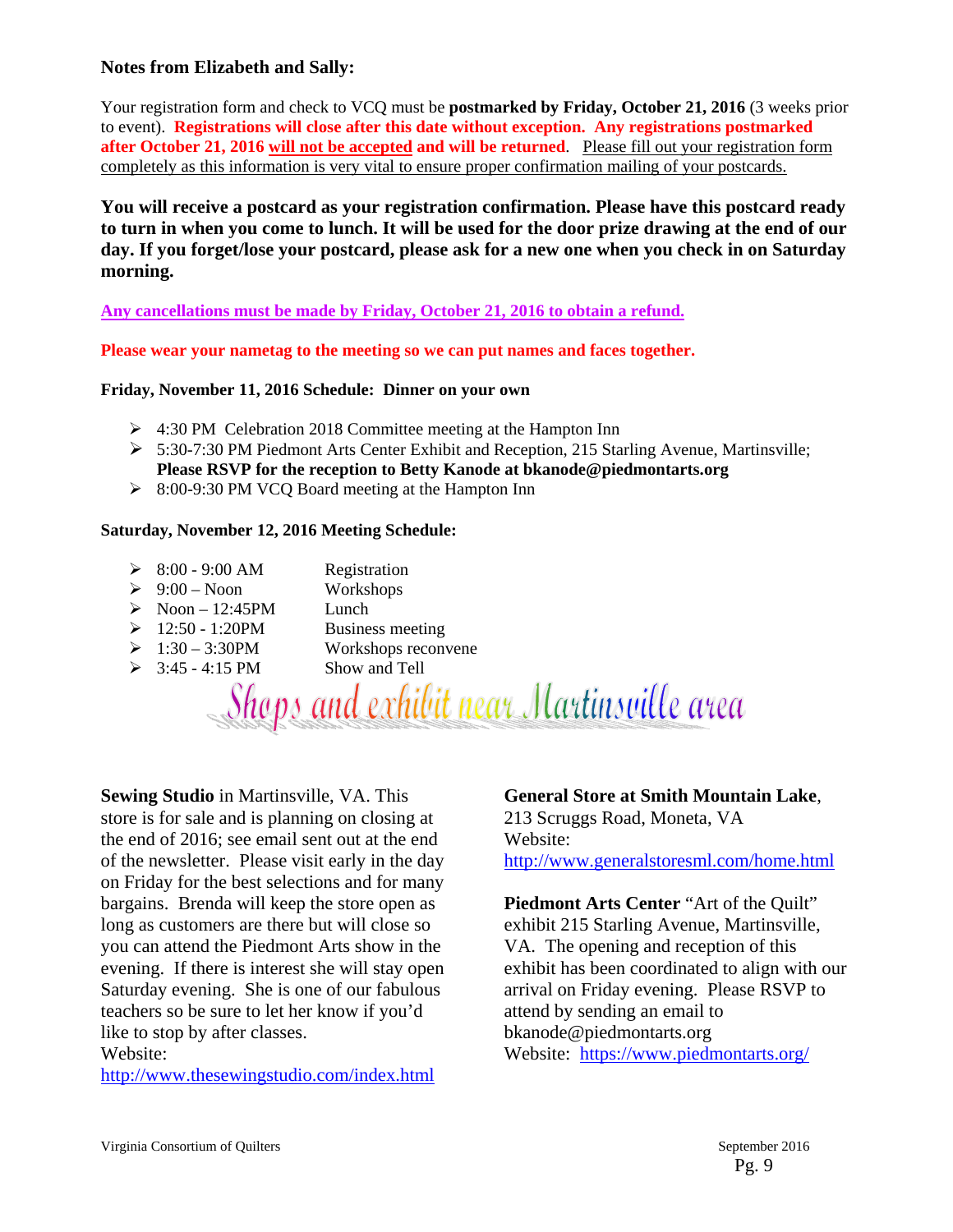### **Workshops \*\*\*\*\*\*\*\*\*\* Workshops \*\*\*\*\*\*\*\*\*\* Workshops \*\*\*\*\*\*\*\*\*\***

**Workshop A: Sew Together Bag by Sew Demented with Karen DuMont** 



**Description:** This is a small versatile bag with three zipper pockets and ample room to store all of your small sewing supplies. Think outside of sewing and it makes a great travel companion for jewelry, medicines, makeup and small toiletries. With many holidays right around the corner it would make a wonderful gift for all ages. I am giving my two granddaughters these for Christmas with basic sewing supplies to encourage them to be future quilters!!!

**Skill Level:** Intermediate **Technique Workshop:** Machine

### **Materials/Supply List:**

**Sew Together Bag** pattern by Sew Demented \$10.00. Available the day of class or contact Karen at: 804.233.7750 and she can mail the pattern to you. **See SPECIAL NOTE below as you need one template from the pattern prior to the class in order to prepare**.

Exterior fabric: 1 fat quarter (18" x 22") Lining fabric: ½ yard x WOF Pocket Lining: 1/3 yard x WOF Binding fabric: 1 fat quarter ½ yard fusible lightweight interfacing **Refer to cutting directions if using your stash, you can get by with a bit less fabric on lining.**  1 18" x 20" piece of fusible fleece 1-18" zipper 3-9" zippers Zipper presser foot (**a must**) Cutting matt, rotary cutter with sharp blade Rectangular ruler of your choice, preferably 6" x 12" Basic sewing supplies Sewing machine

Notebook and pencil Not a necessity but if you have a smart phone please feel free to take a lot of pictures of the demos to refer to for future bags. **CUTTING INSTRUCTIONS**

Virginia Consortium of Quilters September 2016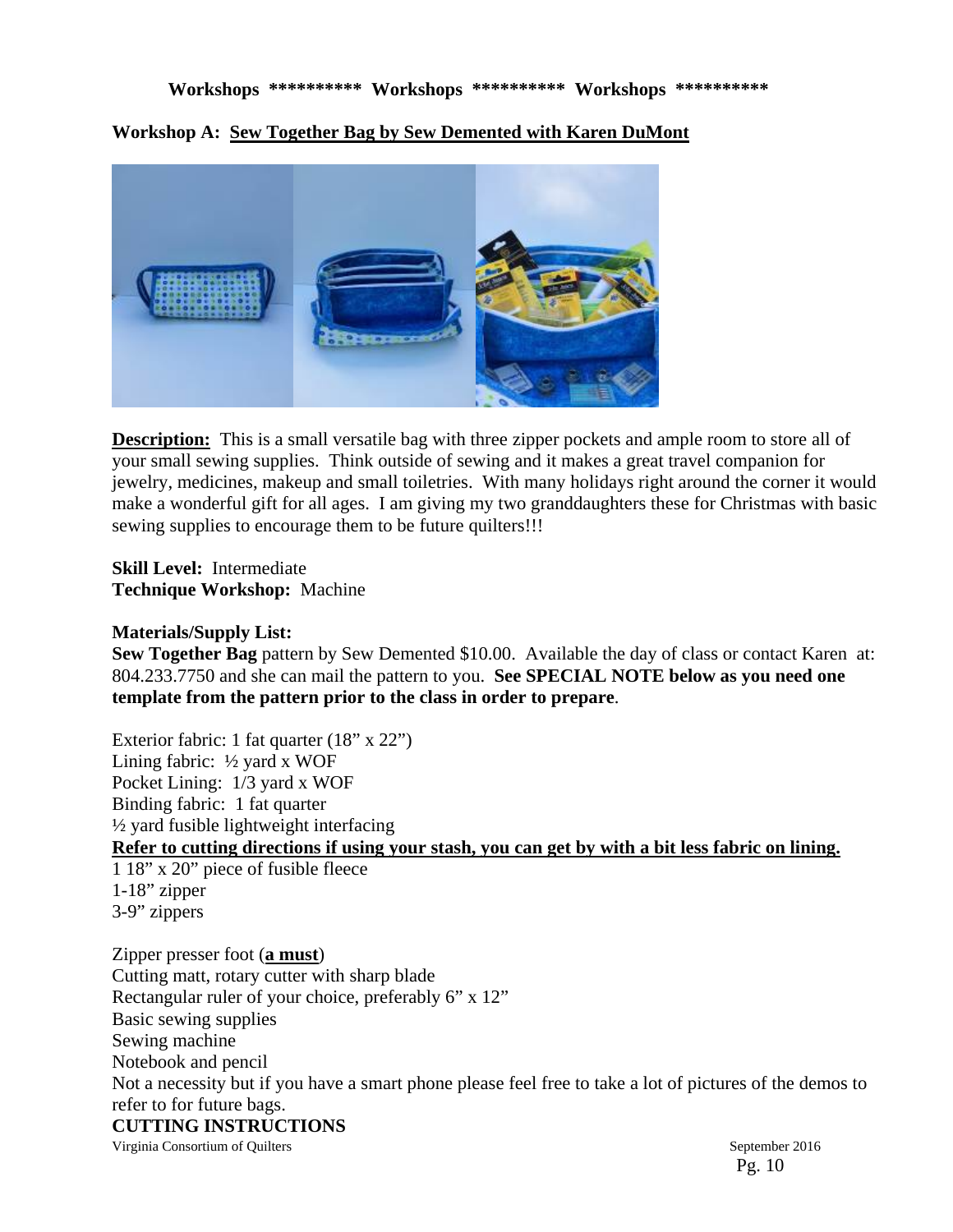To save time in class Karen suggests that you precut your fabric and iron the interfacing and fleece to your fabrics.

## **1. FROM EXTERIOR FABRIC:**

- a. Cut exterior  $13\frac{1}{2}$  x 9  $\frac{3}{4}$ "
- **b. Tip:** for dimensional fabric, cut 2 panels  $7''$  x 9  $\frac{3}{4}''$  and seam along the 9  $\frac{3}{4}''$
- **c.** Cut 2 side panels **make sure you cut both pieces on the fold. This is the piece you need the special template in order to cut. See SPECIAL note below.**

## **2. FROM LINING FABRIC:**

- a. Cut 4 pieces  $8\frac{3}{4}$ " X 9  $\frac{3}{4}$ "
- **b.** Cut 2 side panels using special template, and once again, **make sure you cut each on the fold.**

## **3. FROM POCKET LINING FABRIC:**

a. Cut 6 rectangles  $4$ " x  $9\frac{3}{4}$ ".

## **4. From Binding Fabric:**

- a. CUT 2 STRIPS  $2\frac{1}{2}$  X 15" for side bindings
- b. Cut 2 strips  $2\frac{1}{4}$ " x 20" for exterior zipper binding
- c. Cut 2 strips  $1 \frac{3}{4}$ " x 6" for zipper tabs

### **5. From fusible fleece**

a. Cut piece 13  $1/3$ " x 9  $\frac{3}{4}$ " and iron to the back of the exterior piece

## **6. From lightweight fusible interfacing**

a. Cut 4,  $8\frac{3}{4}$ " x  $9\frac{3}{4}$ " pieces and fuse the wrong side of lining fabric

**SPECIAL NOTE:** You will need to Cut 2 side panels of outer fabric and for lining, using a template from the pattern, which will be sent to you before the class for pre-cutting so please make sure you include your contact information, email or US mail, on the registration form so Elizabeth Gibson can send you this template which will be paid for at the class when you buy the pattern. Make sure you cut it on the fold. Fuse to the wrong side of fabric. **If you already own the pattern and do not need one on the day of the class, the template is part of the pattern and is called "Side Panel".** 

**About your teacher:** Karen DuMont is a former dough artist and now a professional quilter. In her line of patterns, KariePatch Designs, quilters of all levels can pick from an array of simple pieced quilts to bright and whimsical applique designs. Her work has been featured in numerous quilt magazines over the years and she now has a line of fabric, Topsy Turvy along with Deborah Edwards for Northcott fabrics.

Today Karen will tell you that she is semi-retired from the quilting industry but she still loves "playing" with fabrics, teaching, and presenting trunk shows to quilt guilds.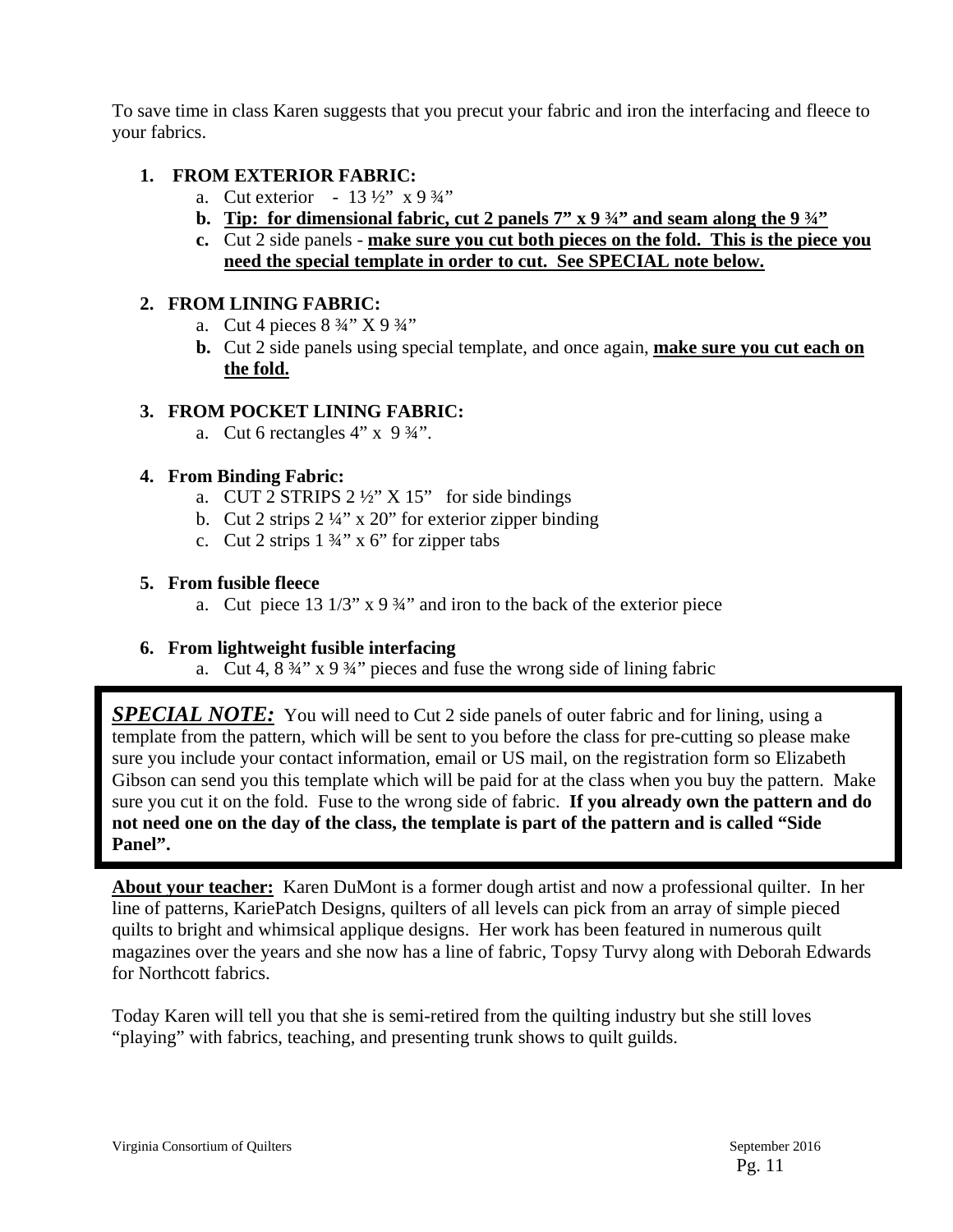### **Workshop B: Quilt as you Go with Brenda Feeny**



Sample Quilt Back Sample Quilt Front

**Description:** This technique allows the quilter to quilt smaller areas that are easier to handle under a standard domestic machine than struggling with the entire monster king size quilt. The method I use lets the quilt lay flat and has no bulk when the blocks are sewn together. It can be done completely on a sewing machine. I ask the student to bring in a minimum of two sewn unquilted orphan blocks. Hopefully ones that at least have the same theme, close to the same size, and colors that will blend. Don't bring in Grandma's heirloom blocks to practice with. They do *not* have to be the same size as I'll show how to add to make them into a size that will join to the next. The first part of the class is devoted to talking about how to solve layout problems with orphan blocks, choosing fabrics for the joining strips and then we will do some very basic machine quilting to quilt at least two of the four blocks brought to class. They can bring sewn 9-patch if they don't already have a drawer of cast off blocks.

**Skill Level:** Beginner to Intermediate **Technique:** Machine Quilting

**Materials/Supply List:** A minimum of two sampler blocks. They can be as simple as a nine patch. If you have a whole set of blocks you can bring to get ideas of how to lay them out and join them.

A craft size pack of Quilters Dream batting in either request or select thickness. I can bring for you to purchase if you need.

A fabric to use for the backing of your blocks. It can be different for every section quilted or the same.

Fabric for the joining strips. This fabric can either match or contrast your blocks and on the back it could be the same as the backing fabric. If you look at the photos of my Two by Two quilt notice that on the front I used blue strips to contrast and on the back I used muslin to get an idea of how these strips are used. It will save time if you have some strips already pre-cut. Cut a few strips 1" that will be used on the back and a few strips

1 5/8" for the front joining strips.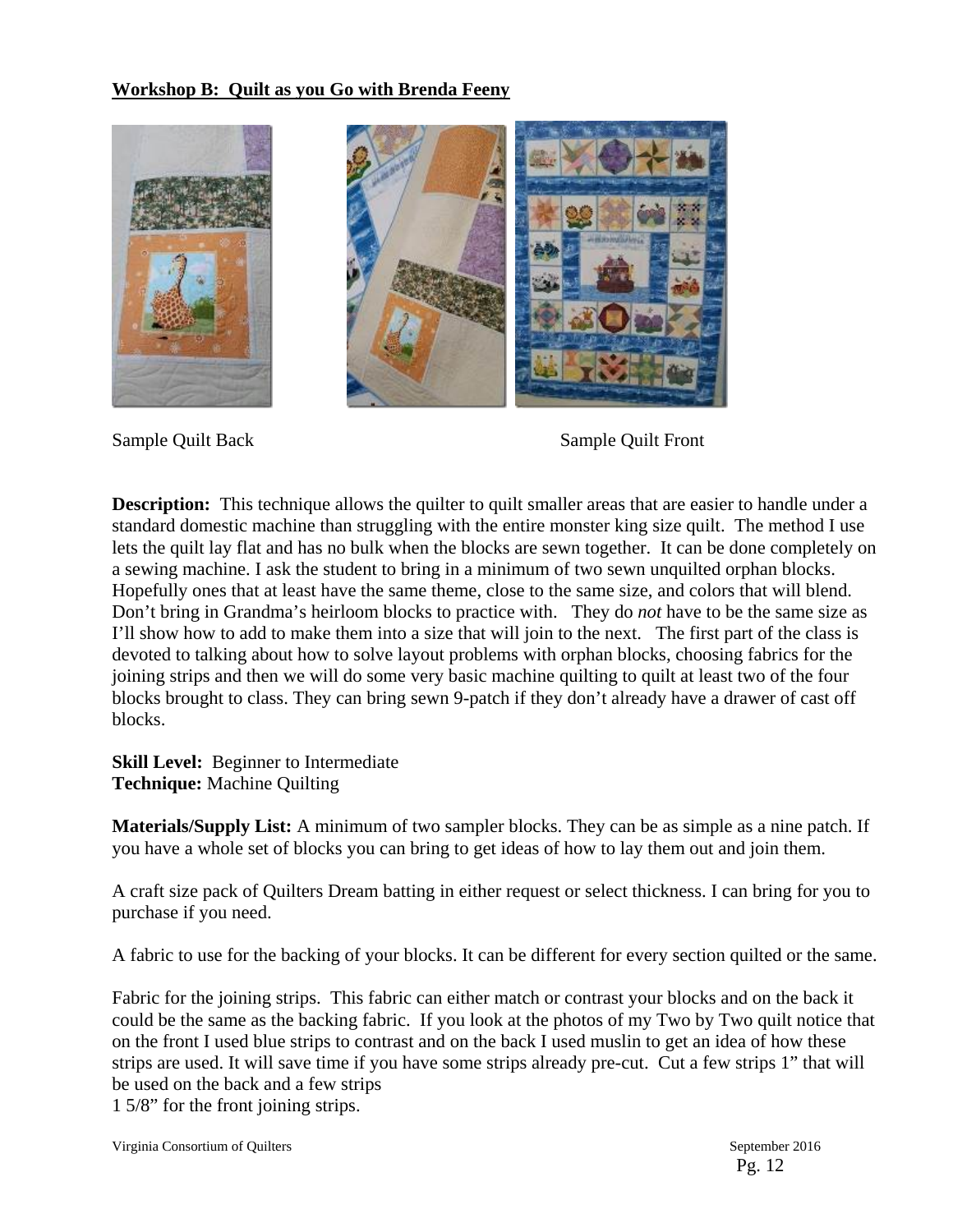Measure your blocks, If your blocks aren't the same size they will need to be "helped" a little bit, bring a fabric to frame your sampler blocks and we will insure they are all the same height and width.

Your sewing machine,  $\frac{1}{4}$ " foot, walking foot, and free motion foot. Bring a thread that will match the background of your pieced block. I like to use threads designed for machine embroidery such as Mettler poly sheen or Madera rayon. Have a few bobbins wound with a thread of the same weight and color that you used on front for the back of your quilt.

A large square up ruler, rotary cutter, ruler, and mat A heat erase marker (frixion pen) Painters tape or mask tape Scissors, seam ripper, pins

**About your teacher:** The Sewing Studio, Inc. opened in October of 1992. I originally started the store with the thoughts that it would be geared more towards the garment seamstress. I loved to sew clothes for myself and my family. I had always admired quilts but had never made one. As the store evolved I realized I would have to change in order to stay in business because there were just not enough people sewing clothes. However, the quilters in this area were begging for a place to have quality fabrics, notions, and classes. And so I made my first quilt. And that was all it took. I was hooked. Quilting became my new passion. I took classes myself anyplace that I could and had visiting teachers in the store to share their knowledge. I attended Markets to learn more and I can hardly wait each time a new fabric shipment comes in to see what new things can be created. We also started selling sewing machines and boy, have they evolved. From a top notch sewing machine with decorative stitches, to a world class embroidery machine and now the new wave is long arm quilting machines. Brenda's store will be closing at the end of December. If you are interested in purchasing a quilt store, now is a great time to contact her.

# **Workshop C: BQ Nation Wall Quilt with Vicki Seekford and Lori Suon**



**Description:** BQ3. Yes, the long awaited sequel to BQ and BQ2. We will be teaching the wall sized quilt. It has been changed up a little with the addition of a slightly angled 2 color side segment and a corner stone to set it off. This quilt can be assembled quickly and highlights a focus fabric. Quick sewers may get to begin quilting while still in class!

Virginia Consortium of Quilters  $\blacksquare$  September 2016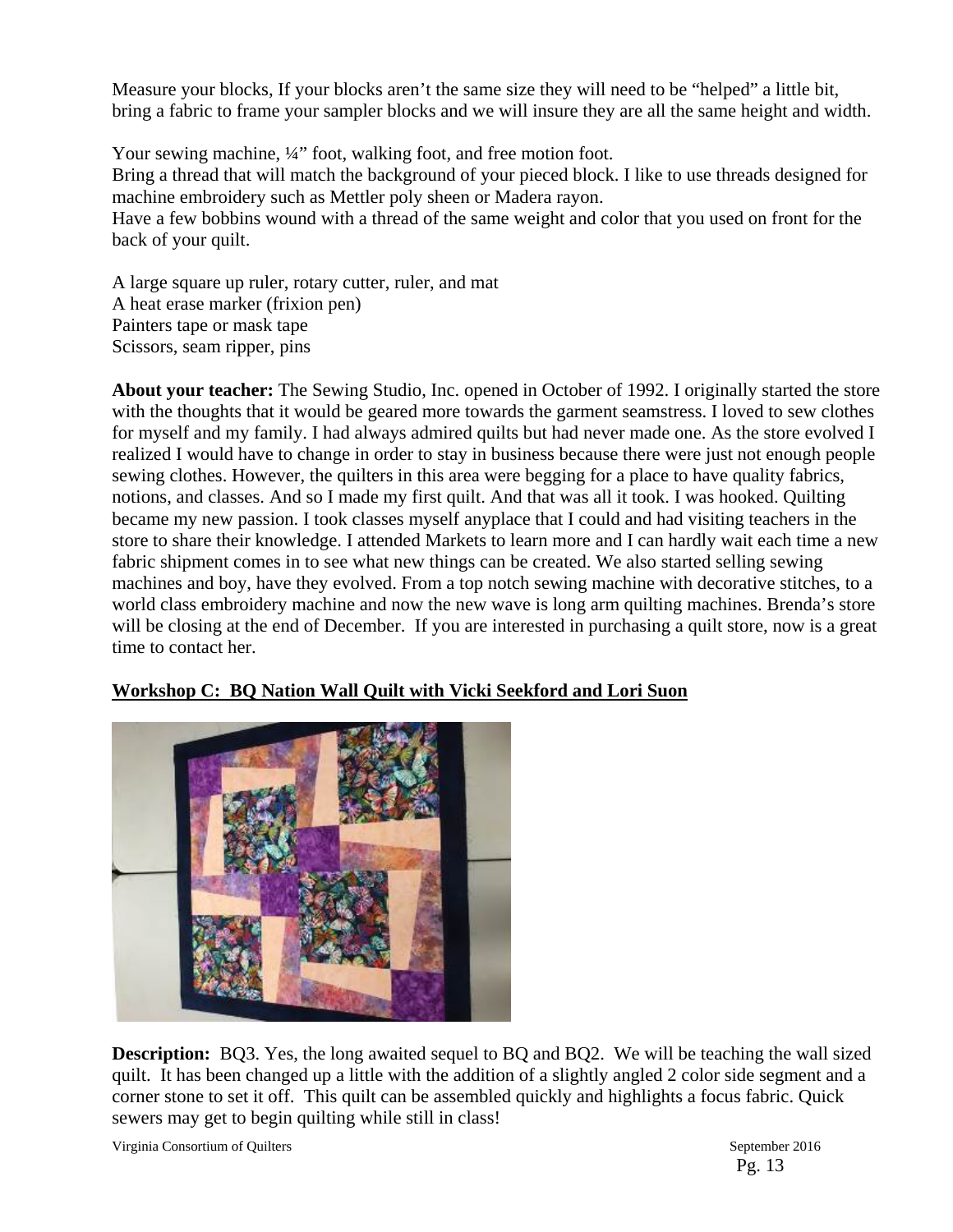**Skill Level:** Beginner and Up **Technique Workshop:** Machine

### **Materials/Supplies**:

Fabric A -7/8 yard –this will be the largest block, set off a special fabric. Fabric B –  $\frac{1}{4}$  yard for cornerstones Fabric  $C - \frac{1}{2}$  yard for the angle Fabric  $D - \frac{1}{2}$  year for the other angle Border  $-3/8$  yard Backing - 2 ¾ yards Batting  $-47$ " by  $47$ " Binding  $- \frac{1}{2}$  yard

KIT CHOICE A: The complete kit is available for \$84.00 to include fabric for top (showcasing a digital print), backing, batting and binding. The kit includes the pattern with six sizes for the quilt KIT CHOICE B: Top only kit is also available without backing, pattern, batting and binding for \$39.00

**IMPORTANT:** If you chose to get a kit please email Elizabeth Gibson at kunamola@aol.com with your choice of Kit A or Kit B and cc: jcvbseek@msn.com prior to the October 26. If you are bringing your own fabrics you will also need to have a copy of the pattern. They will be available that day for a cost of \$9.00.

**About your teachers:** Vicki and Lori have been teaching at The General Store for the past 12 years. Lori enjoys teaching beginning quilting and offers diverse and unique patterns to teach techniques and color coordination. Vicki enjoys teaching small projects, accessories and table toppers. They strive to keep students on task while creating an enjoyable and relaxing experience.

# **Workshop D: VCQ Community Service Project led by Susan Price**



**Skill level:** All are welcome **Technique:** Machine

Virginia Consortium of Quilters September 2016

Pg. 14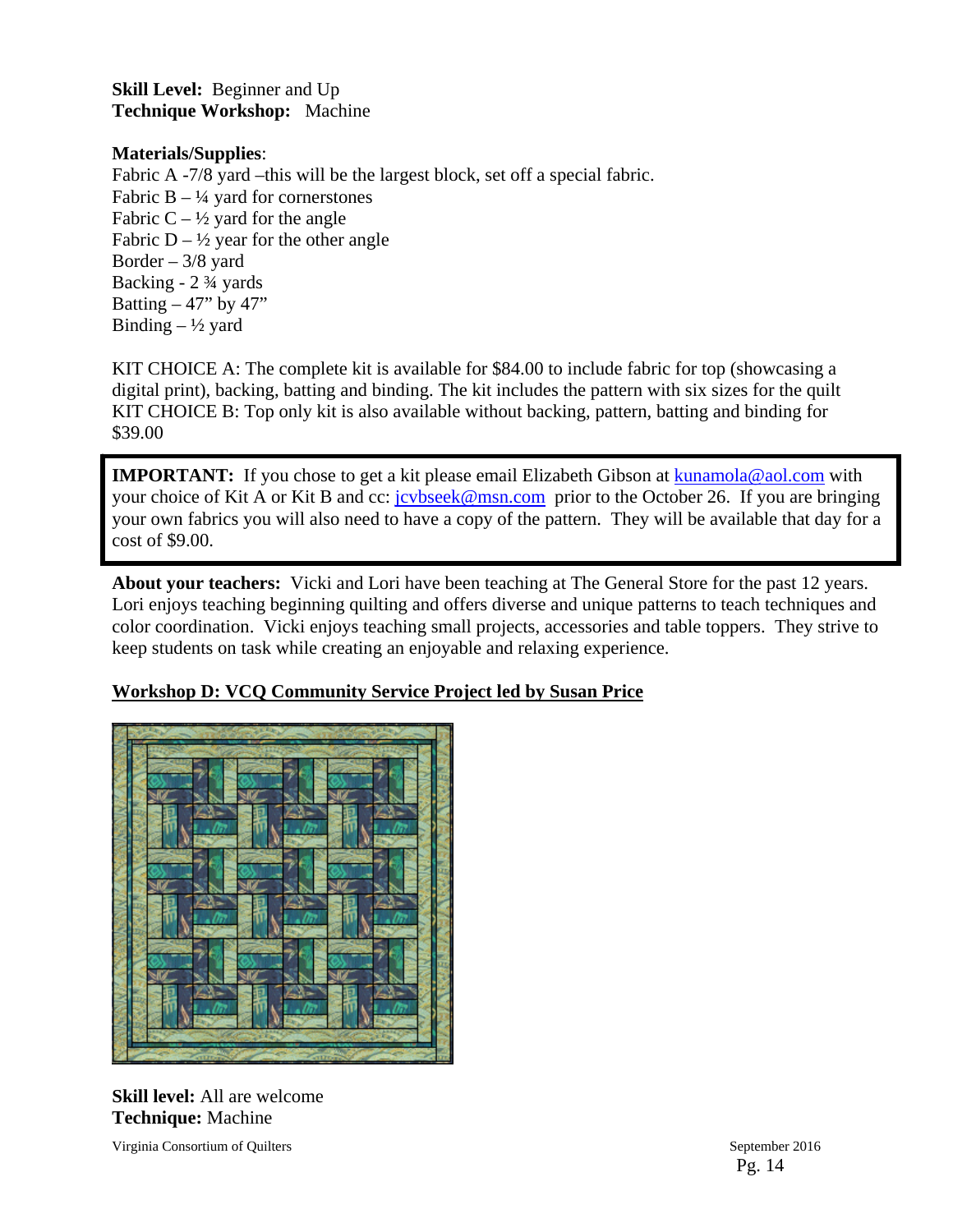Join us to work on some lap quilts for ALS using the beautiful fabrics donated to us by The Quilters Studio in Fairfax, VA. We will work on a simple rail fence design by The Quilters Cache which can be found online at http://www.quilterscache.com/F/FourPartStripBlock.html. The minimum size for ALS quilts is 35" x 44". The pattern uses 2 ½" x WOF strips, using a light, medium and dark that coordinate for each top. The plan is to have the strips cut ahead of time so that we can spend a productive day stitching. There may also be an opportunity to work on the bassinette mattress covers. If you would like to bring your own fabrics to work on either of these projects you are welcome to do so. The bassinette cover requires a 30" length by width of fabric. The rail fence pattern requires a 22" length by width of fabric of **each of 3** fabrics (plus borders and backing).

**Materials/Supplies**: Sewing machine in working order w/ $\frac{1}{4}$  foot; neutral thread; rotary cutter, mat and ruler for sub-cutting strip sets into 6.5" blocks. Other basic sewing supplies you normally travel with.

**About your teacher/leader**: Sue has been sewing all her life; she became a Home Economics teacher and taught for 11 years. While staying home with children, Home Economics in the schools declined; she returned to work in the school system becoming a school based technology specialist. Now retired, Sue has a small online business with Elizabeth Gibson as PGFiber2Art making and selling Thermofax screens. She also has served on the VCQ board for the last 8 years as secretary and president.

## **Bassinette/Mattress Cover for Hospitals**

Finished dimensions: 20" x 28" Cut 1 piece, 42" wide or WOF (width of fabric) by 29" long.

- 1. Fold fabric in half wrong sides together so 29" edges match.
- 2. Sew  $\frac{1}{4}$  seam across one short end (21") to within  $\frac{1}{4}$  of end, turn and continue on long edge, backstitching at beginning and end.
- 3. Finish raw edges of seam allowances with zigzag or other over-edge stitch.
- 4. Turn raw edge of opening ¼" to the wrong side and press. Turn over one more time and stitch along the edge to hold in place.
- 5. Turn right side out and press.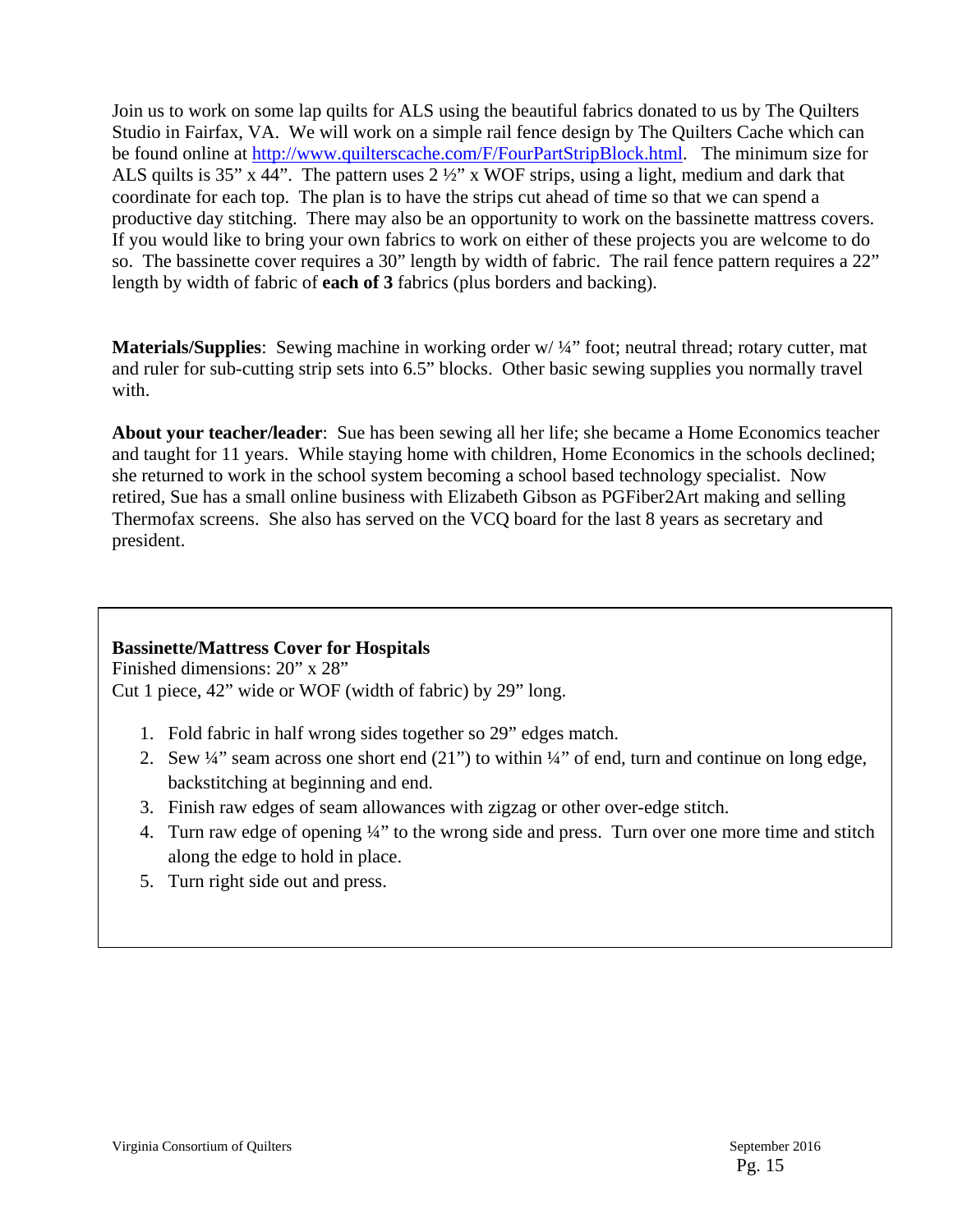**Workshop E: Come Quilt With Me.** Bring your own project to work on as you sit and quilt with other members and experience some good fellowship.



*<u><b>*</u> **VCQ will be scheduling meetings all over the state. If your guild would like to sponsor a meeting contact one of the Board members. If you know of a quilting teacher we would be interested in, please contact Elizabeth Gibson, Programs Chair/Teachers at** kunamola@aol.com or 703-481-6879

# **VCQ BOUTIQUE**

Items available for purchase at the next VCQ Quarterly Meeting Cash or Checks accepted

| <b>Zippered Project Bags</b>                           | \$3.00 |
|--------------------------------------------------------|--------|
| Celebration Tote Bags with Logo $$5.00$                |        |
| VCQ Logo Wine Cups                                     | \$5.00 |
| VCQ 30 <sup>th</sup> Anniversary Charms                | \$3.00 |
| Charm Holder                                           | \$5.00 |
| Dlagge gas Hosthor Zovegnin if you would like to purel |        |

Please see Heather Zavagnin if you would like to purchase these during Lunch or at the end of the day.

\_ \_ \_ \_ \_ \_ \_ \_ \_ \_ \_ \_ \_ \_ \_

THANK YOU

l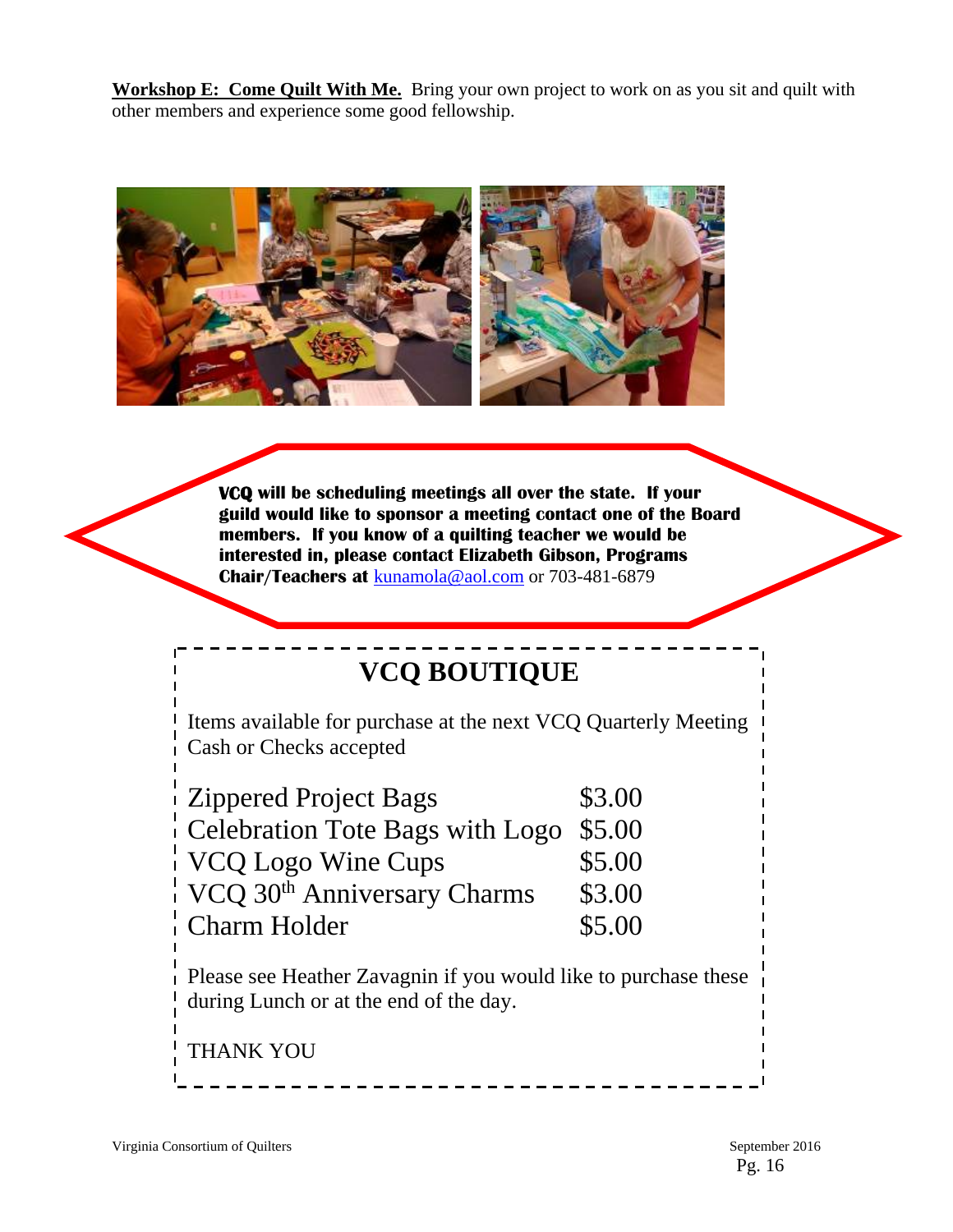## **TREASURER'S REPORT AS OF September 11, 2016**

Money Market: \$8,300.50 Checking Account: \$14,781.53





# **MEMBERSHIP**

*Don't forget to send in your renewals for 2017.*

Application is included in the newsletter or you can find it on www.VCQ.org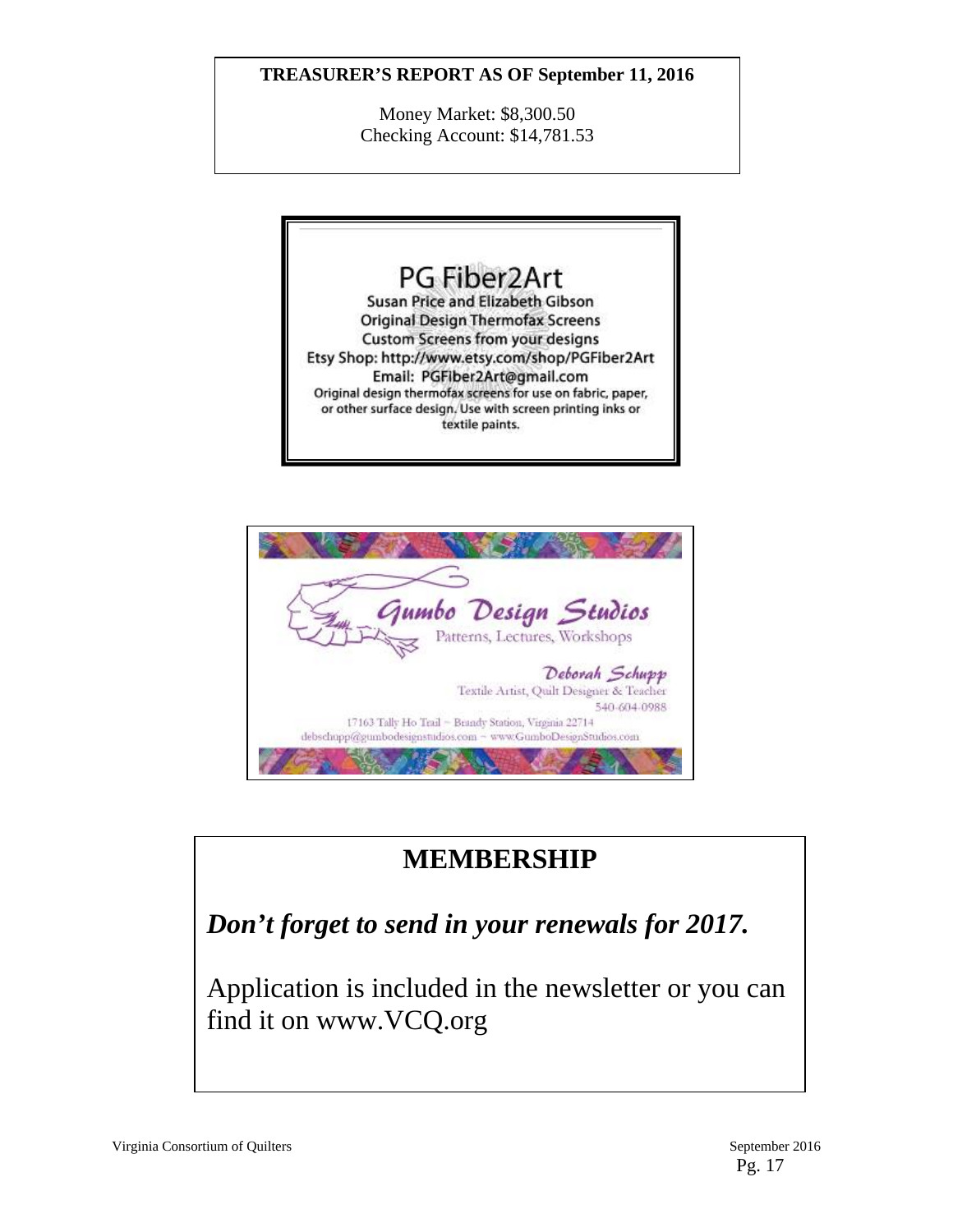The Sewing Studio, Inc. 1310 Memorial Blvd. South Martinsville, VA 24112 276-632-5700

To all my sewing friends and fellow fabric hoarders,

Get your tissues ready and join in with me please. I am totally sad and also delighted that John and I have decided to call it quits in the near future. We have set a tentative closing date at the end of December 2016, less than four months from now, but I look around at this mountain of inventory and just shake my head. We counted Tuesday and we have over 3500 bolts of fabric and that is not counting the sale corner or what is put back for our block of the month kits. If I average those at 8 yards on a bolts we have over 28,000 yards of fabric to sell. For my machine owners that are going nuts about now wondering who is going to service their Babylock machines, rest assured that we are not leaving the area and will continue to service and help answer questions. We will not leave any of you on your own. And boy, if you want a deal, now would be your best prices. Jenny will still be machine quilting and we will continue to be a drop off site for her until we close and after that we will arrange for quilts to be left either at her house or mine and John's. I'm hoping to supplement my retirement with some crafting, quilting, and binding and John with machine service and repair.

We have had most all of the fabric at a 20% discount the month of August and have been fielding questions so thought now is as good a time as any to prepare you for our closing. We have cancelled fabric orders but we are still going strong with our machine sales and have in stock all of the new Babylocks, including the Coronet and The Destiny II. Our new upgrades are in stock for your Destiny to bring it to the next level.

You my friends have got a job to do also in helping us close our store, You must get in here every week for the best selections of fabric and also for the next price reduction and make sure you tell every person you know just in case they are not receiving our emails. Starting today the new discount is 25% off all fabric regularly priced as well as notions and thread. All patterns with the exception of KariPatch patterns are 25% off. KariPatch patterns are not discounted.

Synchrony bank is having a free finance weekend and it is NOT strictly machines. That means you can buy a boat load of fabric at a discounted price and use your Synchrony card to space out the payments.

But why close you ask??? Well, John and I both are growing older every day and we still have a zillion things left we want to do. I have visions of sitting by my pool with a novel and a tall drink. I have 100's of unread books. I want to garden and make pickles and try out new recipes. I'll probably have to learn how to fight deer in my yard to accomplish this. I want to create some prize winning quilts . I want to be able to roll up to Rustburg for Grandparents day with Liam. And I need to clean out my closets -- that in itself might take a while. John just wants to fish. Dot wants time to work at her house and yard and Charlotte plans to enjoy her retirement as well.

I will of course be happy to talk to anyone about purchasing the store and continuing as The Sewing Studio, Inc if interested. If you have a serious interest I'll be glad to talk turnkey to you. We have a really good store reputation with customers who visit regularly from surrounding areas and an awesome Babylock dealership that would be a good business for somebody.

So dig deep in those purses and visit us. Pick up the phone to call your friends. Brenda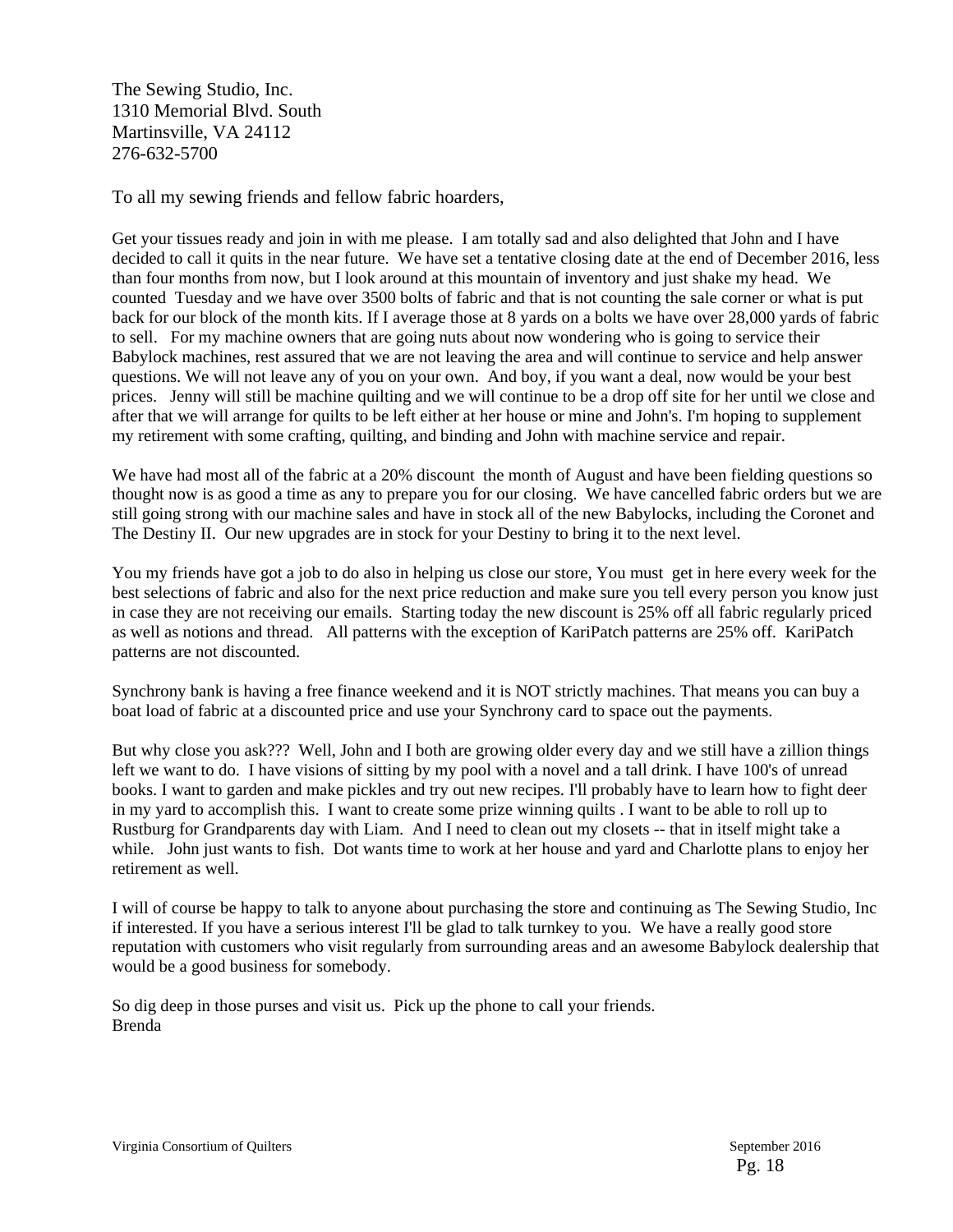# **VCQ WORKSHOP REGISTRATION FORM**

Registration form deadline: **Friday, October 21 2016.****Registrations will close after this date without exception. Any registrations postmarked after October 21, 2016 will not be accepted and will be returned. Any workshop cancellations prior to the deadline are eligible for a refund.** Please fill out **completely** and please **PRINT***.* 

| Name                                                                                      |       |       | Member Non-Member |
|-------------------------------------------------------------------------------------------|-------|-------|-------------------|
|                                                                                           |       |       |                   |
|                                                                                           | City  | State | Zip               |
| Phone                                                                                     | Email |       |                   |
| Choice of Workshop (includes lunch). Circle letters and indicate choice on line below. In |       |       |                   |

the event your workshop choice is full and you are placed in CQWM, do you want the \$5.00 refund or donate it to VCQ? (please check your preference) \_\_\_\_\_\_\_\_\_\_\_\_\_Refund \_\_\_\_\_\_\_\_\_\_\_\_\_VCQ

Workshop A: Sew Together Bag by Sew Demented with Karen DuMont Workshop B: Quilt as You Go with Brenda Feeny Workshop C: BQ Nation wall quilt with Vicki Seekford and Lori Suon Workshop D: VCQ Charity Project led by Susan Price Workshop E: Come Quilt with Me (CQWM)

1st choice 2nd choice 3rd choice

| Cost                                             |               |
|--------------------------------------------------|---------------|
| Member, Workshop                                 | \$40          |
| Member, Community Service/Come Quilt with Me     | \$35          |
| Non-member, Workshop                             | \$55          |
| Non-member, Community Service/Come Quilt with Me | \$45          |
| Host Guild Non VCQ committee member              | $$15**$ lunch |
|                                                  | only          |

\*\*A host guild non-VCQ committee member may register as a guest only for \$15 to include lunch and the business meeting. A non-VCQ visitor may attend any business meeting only and both must pre-register in order to have an accurate count for lunch.

Amount enclosed:  $\frac{1}{2}$  Pattern or supply fee, if any, is paid to teacher at time of class.

Are you willing to be a class helper? Yes No

Are you bringing a sewing machine to Come Quilt with Me or the Community Service? Yes No

Were you referred or invited by a VCQ member? Yes No If so, please write in their name

Special lunch requirements: A sit down boarding house style lunch will be provided. Vegetarian Gluten-free Allergic to

Send workshop registration form and your check **payable to VCQ** to

#### **Sally Ann Hurst, 4331 Rolling Hill Road, Red House, VA 23963**

Questions? Contact Sally Ann Hurst @ 434-248-6212 VA or 6SallyHurst7@gmail.com